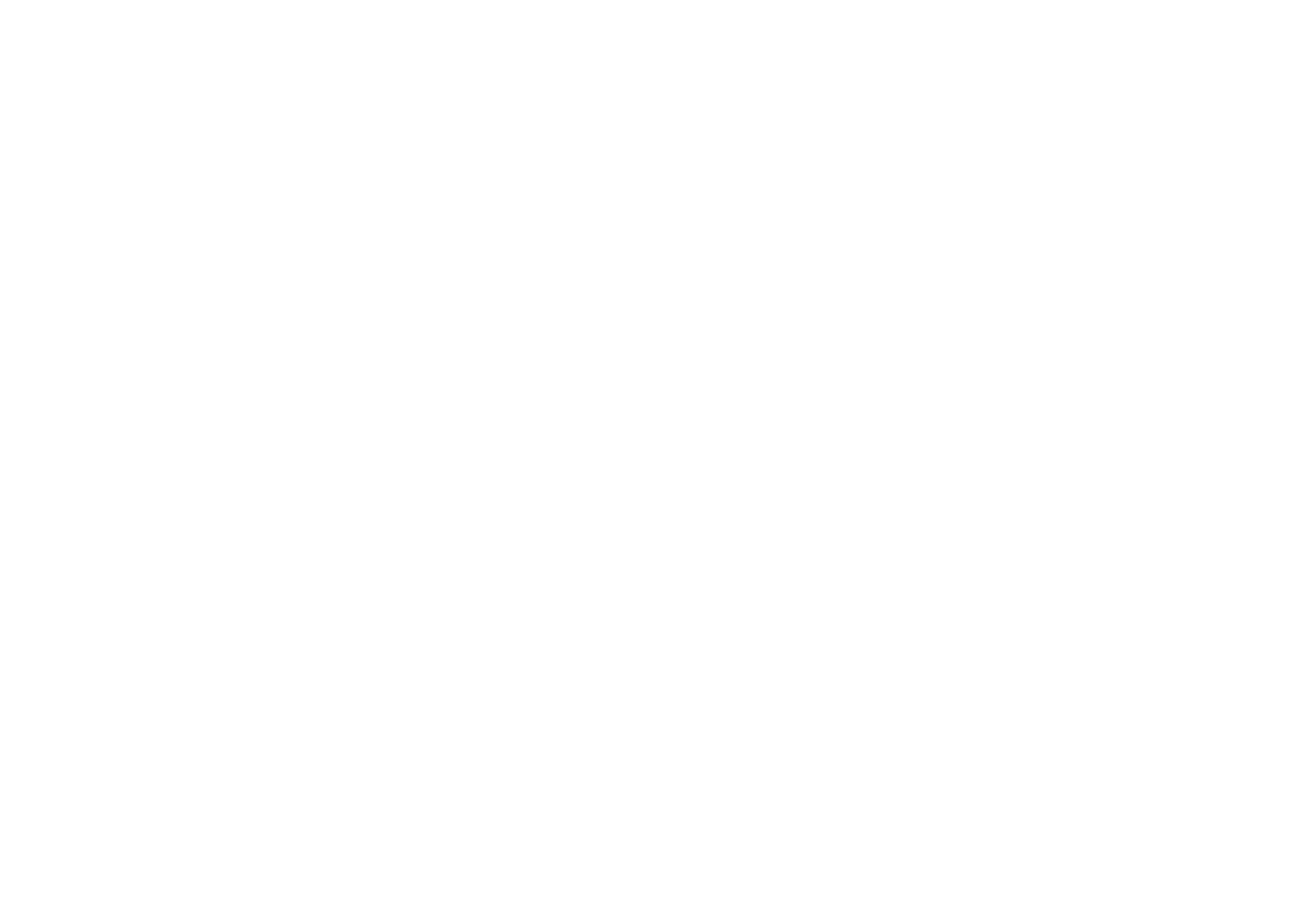## **Second Set of Proposed Editorial Changes and Minor Amendments to the Publication Version of the Core Strategy (July 2011)**

This document has been produced to support the Submission version of the Selby District Core Strategy.

The table below lists the second batch of editorial changes and minor amendments which the Council wishes to make to the Publication version of the Core strategy, following consideration of responses made to the soundness of the document. It specifically does not include suggested changes in policy or interpretation as these are matters to be considered through the Examination process.

| Unique<br>Ref No<br><b>URN</b> | Paragraph/policy                             | <b>Change Required</b>                                                                                                                                                                                                                                                                                                                                                                                                                                                                        |  |
|--------------------------------|----------------------------------------------|-----------------------------------------------------------------------------------------------------------------------------------------------------------------------------------------------------------------------------------------------------------------------------------------------------------------------------------------------------------------------------------------------------------------------------------------------------------------------------------------------|--|
|                                | <b>Section 2 Key issues and Challenges</b>   |                                                                                                                                                                                                                                                                                                                                                                                                                                                                                               |  |
| PC2.1                          | Para 2.38                                    | Insert an additional 'Issue/Challenge' after para 2.38 as follows                                                                                                                                                                                                                                                                                                                                                                                                                             |  |
|                                |                                              | 'Meeting Development Needs                                                                                                                                                                                                                                                                                                                                                                                                                                                                    |  |
|                                |                                              | The District contains a wealth of natural and historic resources, and provides a high quality<br>environment for those living and working in the area and for visitors. It is also subject to<br>increasing pressure for new housing, commercial activity and new infrastructure. Ensuring that<br>the assessed development needs of the area are met in a way which safeguards those elements<br>which contribute to the distinct character of the District will be an important challenge.' |  |
| <b>PC2.2</b>                   | Para 2.41                                    | Substitute 'particular' for particularly'                                                                                                                                                                                                                                                                                                                                                                                                                                                     |  |
| <b>PC2.3</b>                   | Para 2.42                                    | Insert 'current' before 'weak' in the last line.                                                                                                                                                                                                                                                                                                                                                                                                                                              |  |
|                                | <b>Section 3 Vision, Aims and Objectives</b> |                                                                                                                                                                                                                                                                                                                                                                                                                                                                                               |  |
| <b>PC2.4</b>                   | Para 3.5<br>Objective 7                      | Insert 'existing buildings and' after 're-use of'                                                                                                                                                                                                                                                                                                                                                                                                                                             |  |
| PC <sub>2.5</sub>              | Para 3.5<br>Objective 15                     | Insert 'and/or' after low-carbon'                                                                                                                                                                                                                                                                                                                                                                                                                                                             |  |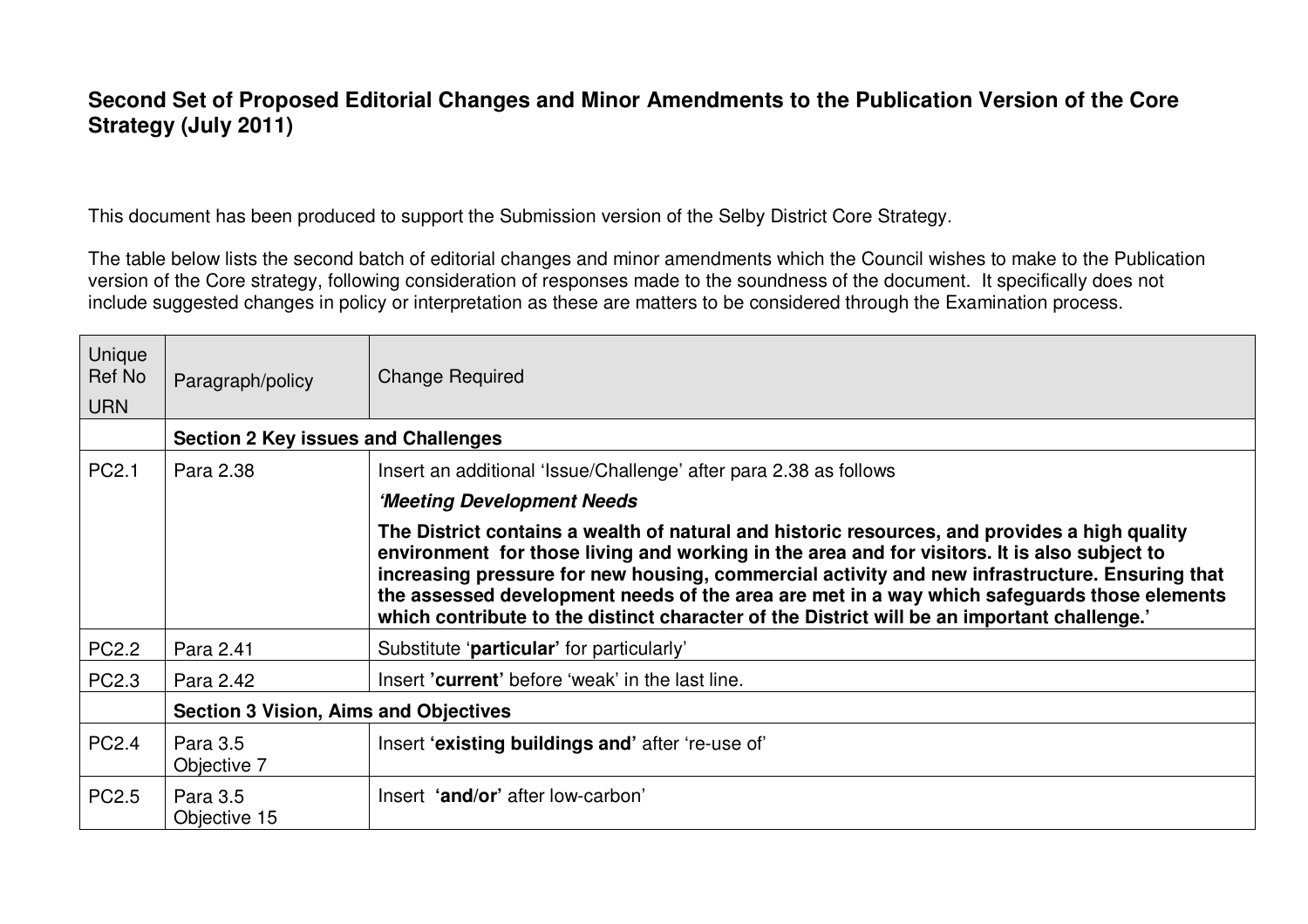|              | <b>Section 5 Creating Sustainable Communities</b> |                                                                                                                                                                                                                                                                                                                                                                                                                                                                                                                                 |  |
|--------------|---------------------------------------------------|---------------------------------------------------------------------------------------------------------------------------------------------------------------------------------------------------------------------------------------------------------------------------------------------------------------------------------------------------------------------------------------------------------------------------------------------------------------------------------------------------------------------------------|--|
| PC2.6        | CP2A (viii)                                       | Substitute '(for each phase of development)' for ('for separate phases).                                                                                                                                                                                                                                                                                                                                                                                                                                                        |  |
| <b>PC2.7</b> | CP2A (xiv)                                        | Insert '(where feasible and viable)' after 'and should' in line 3                                                                                                                                                                                                                                                                                                                                                                                                                                                               |  |
| <b>PC2.8</b> | Para 5.70                                         | Substitute ' is also recognised' for also recognises'                                                                                                                                                                                                                                                                                                                                                                                                                                                                           |  |
| PC2.9        | $CP7$ (i)                                         | Substitute 'The pitch/site is not within the green belt or a locally important landscape area and will<br>not harm a site of acknowledged historic or nature conservation importance or a wildlife<br>movement area' for<br>The pitch/site is not situated within the green belt, a locally important landscape area, an historic park<br>and garden or a an area of archaeological importance, and the pitch/site will not harm a site of<br>acknowledged nature conservation importance or important wildlife movement area'. |  |
| PC2.10       | CP <sub>8</sub>                                   | Insert 'for' after 'provided'                                                                                                                                                                                                                                                                                                                                                                                                                                                                                                   |  |
|              | <b>Section 7 Improving the Quality of Life</b>    |                                                                                                                                                                                                                                                                                                                                                                                                                                                                                                                                 |  |
| PC2.11       | <b>CP13</b>                                       | Insert 'unless a particular scheme would be demonstrably unviable or not feasible', after 'resource<br>efficiency' in the first sentence of the policy.                                                                                                                                                                                                                                                                                                                                                                         |  |
| PC2.12       | Para 7.57                                         | Substitute 'A number of these contribute to 'for 'Such resources are a valuable part of' in the final<br>sentence.                                                                                                                                                                                                                                                                                                                                                                                                              |  |
| PC2.13       | Map 8                                             | Change title to 'Environmental/Cultural Assets'.<br>Delete Green Belt notation<br>Identify international nature conservation designations separately from national and regional sites.<br>Add the general location of Conservation Areas and Historic Parks and Gardens                                                                                                                                                                                                                                                         |  |
| PC2.14       | Para 7.63                                         | Add the following to the end of para 7.63 'The Council will, as resources permit, encourage local<br>communities to identify those elements of their historic environment which they consider to be<br>important to their locality and to develop a strategy for their appropriate management.'                                                                                                                                                                                                                                 |  |
| PC2.15       | Para 7.66                                         | Insert the following after 'District' in line 2 '(and which policy CP15 seeks to protect and enhance)'                                                                                                                                                                                                                                                                                                                                                                                                                          |  |
| PC2.16       | Para 7.66                                         | Delete bullet points $4 - 7$ (inclusive) in para 7.66 and substitute the following                                                                                                                                                                                                                                                                                                                                                                                                                                              |  |
|              |                                                   | • A large number of important Medieval sites, particularly moated and manorial sites, especially in                                                                                                                                                                                                                                                                                                                                                                                                                             |  |